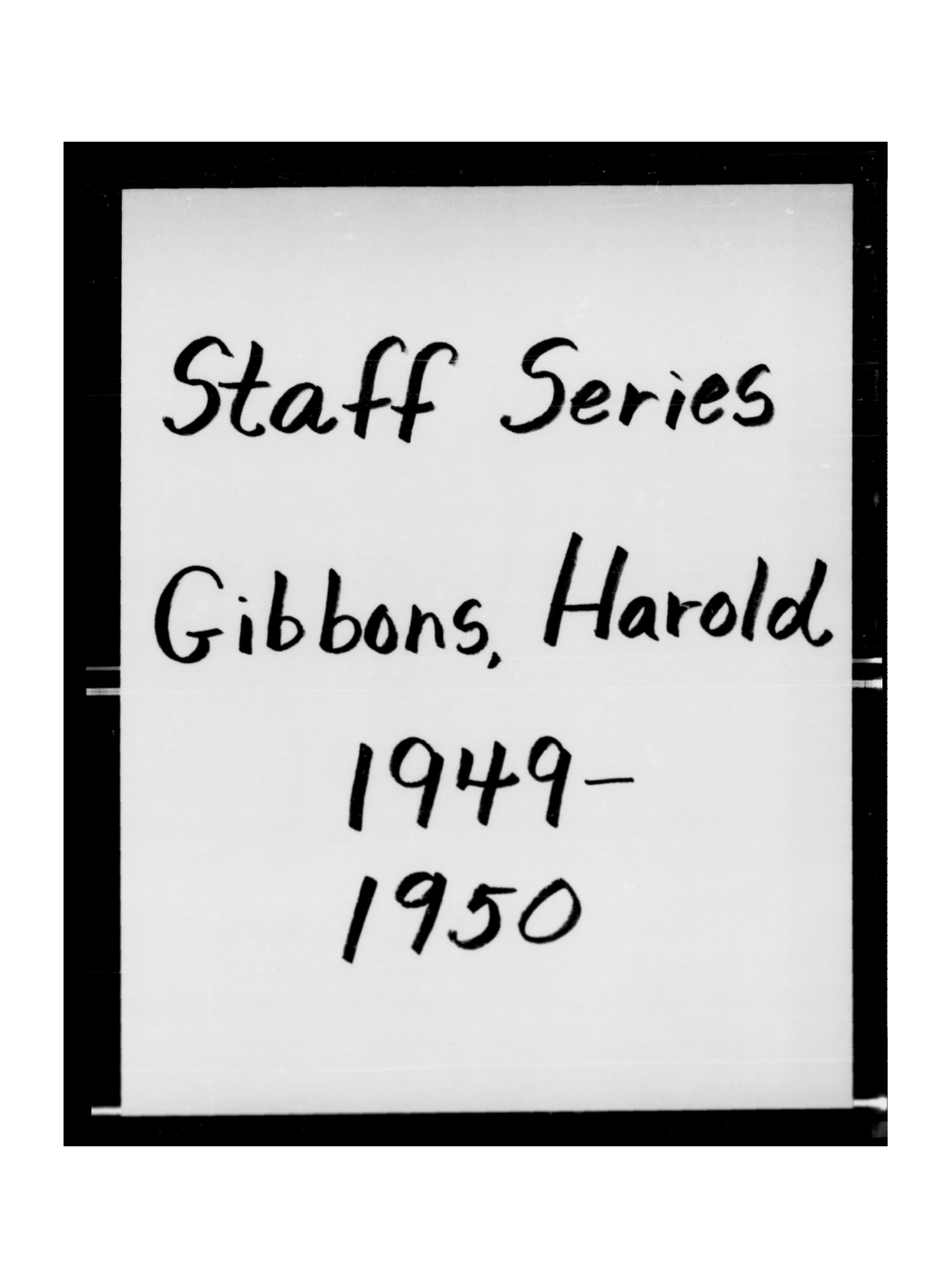January 31, 1949

Mr. Harold Gibbons. 1127 Pine St., 2nd floor St. Louis, Mo.

Dear Sir and Brother,

EJZ/WWH

ł

Auditor Frank D. Brown 'phoned asking that we send you a cut or news-paper mat of General President Daniel J. Tobin. I regret to advise we do not have either of these and am sending you herewith a glossy print of President Tobin, which I trust will be of some use to you.

Also enclosed find a short history of the International Brotherhood and the following information has been taken from the Who's Who in Labor:

TOBIN, DANIEL J. International Brotherhood of Teamsters, Chauffeurs,<br>Warehousemen and Helpers of America (AFL); Gen.<br>Pres. 222 E. Michigan St., Indianapolis, Ind. Tel. Riley 1455 - Vice-<br>President Building Trades Council;

Past Record: Rep. AFL bitish Trades Union Congress, 1911, 39, 42; Rep. AFL. Intl Federation of Trade Unions Congress, Amsterdam, 199; Rep. AFL Pan-American Labor Convention, Mexico City 1920.

Public Activ. Appointed Administrator to Pres. Roosevelt; Resigned to manage labor campaign, Dir., Labor Campaign in Democratic Hdges 1932-36, 1940-44.

Family: b. Apr. 1876 Ireland, U. S. Citizen (father John Tobin, general storekeeper; mother Bridget Kennelly); a. 1898 Annie Reagan; ch. John M., Francis 1., Frederics Edmunt P., Joseph, Katherins, Roman Catiolic.

Educ. Mem. Sch; Wigh Migh Sch. Writings: Editor Teamaters dagazine sine 1908. Clubs: Anithts of Columbus; Aks; Catholic Forresters. Sports: bessball, football, awimaing.

Trusting the above will be on nome swrvice, Fraternally yours,

GENERAL ORGANIZER